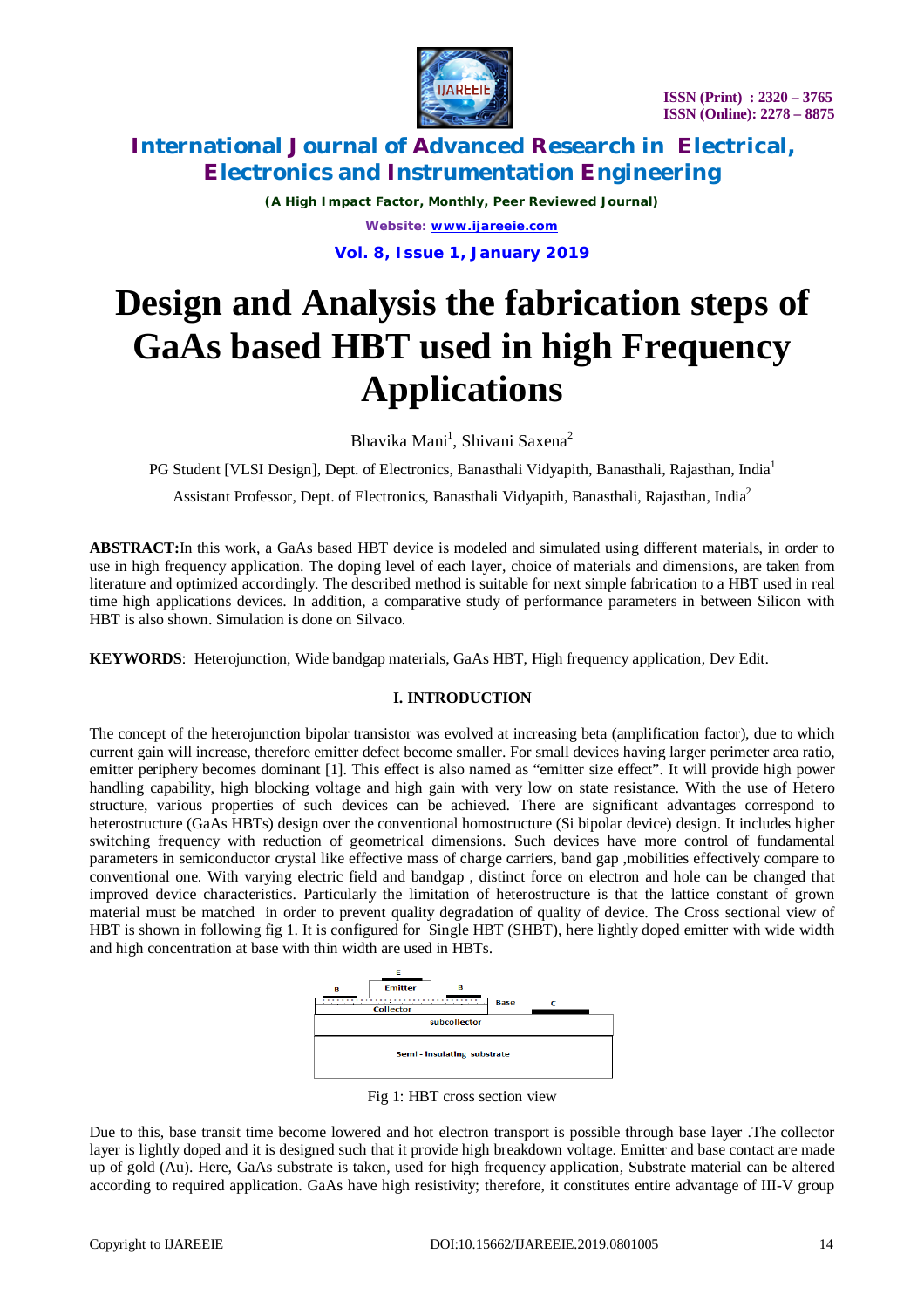

*(A High Impact Factor, Monthly, Peer Reviewed Journal)*

*Website: [www.ijareeie.com](http://www.ijareeie.com)*

### **Vol. 8, Issue 1, January 2019**

semiconductor by reducing the parasitic capacitance of device [2]. Due to high electron mobility and small base resistance, high frequency performance is obtained.

#### **A. TECHNOLOGY PERFORMANCE:**

BJT device does not have low base resistance and high gain simultaneously therefore performance of BJT will be limited. Heterojunction will improve the device performance by using different semiconductor material i.e. in base smaller band gap and in emitter larger band gap material is used. In addition, BJT have limitation in collector profile and material structure while in HBT collector transit time dominates over base and emitter transit time that helps to provide high frequency application. Unlike BJT, HBT have the capability to integrate digital function and microwave on a single chip and high current handling capability per unit chip area because current conduction will occur by complete emitter area.

#### **B. WIDE BAND GAP MATERIAL:**

These are the type of semiconductor material that permit devices to operate at much higher voltages, temperature and frequencies. It defines higher energy band gap , the difference between energy level is high where electrons switch between these levels. Mostly the wide band gap is of the order of 2-4 eV. Here AlGaAs is taken as wide bandgap material for emitter to attain higher base doping (like  $10^{18}$  /cm<sup>3</sup>) and lower emitter (like  $10^{17}$ / cm<sup>3</sup>). By altering the material composition for HBTs exclusive emitter/ base doping profile is obtained that make yield to reduce electron transit time and device parasitic. These materials also improve the injection efficiency and current gain where, emitter injection efficiency measures how efficiently emitter injects electron into the base. By altering the base doping (heavily doped) less base resistance will be obtained and collector to substrate capacitance to low level, HBT can be used for faster switching speed application. Injection efficiency can be increased by selecting appropriately the larger energy band gap semiconductor material for emitter compare to base material. Table 1 shows some wide band gap materials with their properties.

| <b>Material</b>  | <b>Bandgap</b>    | <b>Properties</b>                     |
|------------------|-------------------|---------------------------------------|
| AlGaAs           | $1.42 - 2.16$ eV  | High injection efficiency.            |
| GaN              | $3.4 \text{ eV}$  | High power devices                    |
| <b>SiC</b>       | $2.0 - 7.0$ eV    | High temperature and voltages devices |
| SiO <sub>2</sub> | 8.9 <sub>eV</sub> | Masking material for diffusion        |
| AlN              | 6.42              | RF filter                             |

**Table 1: Wide band gap materials [3,4,5]**

According to applied various material in HBT, it can be used to fulfill various applications. With change in base doping concentration at higher level, lower forward transit time, lower base resistance and improvement of maximum frequency of oscillation is obtained. Grading high efficiency will be obtained for HBT due to ability of device to turn off itself completely with less base voltage change and very small turn on voltage variation between devices. Table 2 represents some applications of HBT with various materials.

| <b>Material</b> | <b>Applications</b>                           | <b>Remark</b>                                           |
|-----------------|-----------------------------------------------|---------------------------------------------------------|
| GaAs            | High frequency application in optoelectronics | high mobility for<br>(5000)<br>electron<br>$cm2-V/Sec)$ |
| AlGaAs          | Broad band power amplifier                    | smaller input                                           |
| <b>InGaAs</b>   | Higher speed potential                        | High<br>electron<br>velocity $(2\times10^7)$<br>cm/sec) |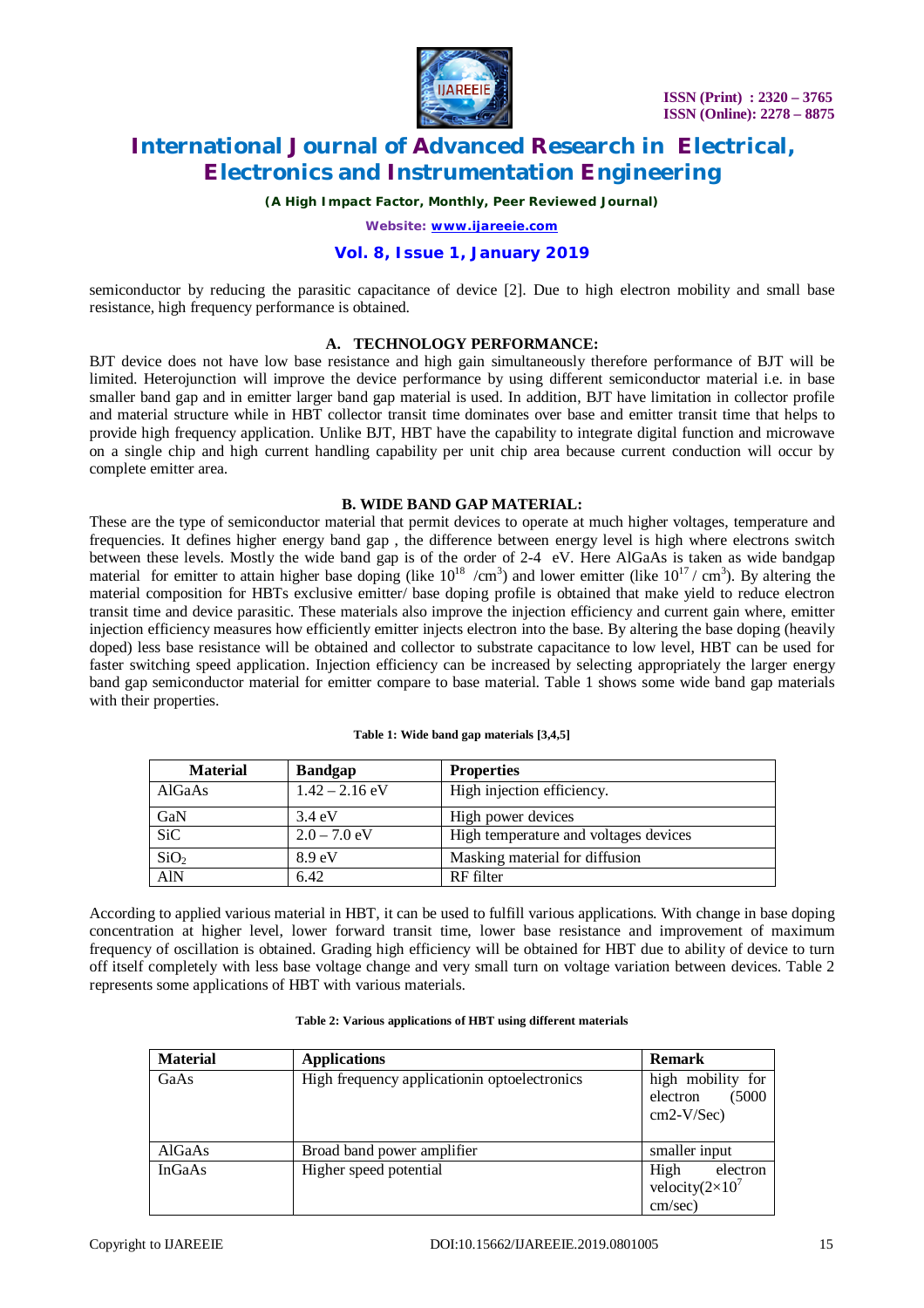

*(A High Impact Factor, Monthly, Peer Reviewed Journal)*

*Website: [www.ijareeie.com](http://www.ijareeie.com)*

### **Vol. 8, Issue 1, January 2019**

It is clear from the table , that, by changing the materials for HBT various application will be acquired , since every materials have its unique properties that make it suitable for intended applications.

#### **II. MODELING OF HBT: LITERATURE REVIEW**

The work presented by V. Palankovski used two dimensional device-simulator MINIMOS-NT to show the simulation of power HBT on GaAs and showed better device performance [6]. The work presented by A.J. Garcia-Loureiro T.F. Pena , [2002], used finite element method to show the HBT for microwave application [7]. The work presented by Chung-Yen Hsu , [2010], used ANSYS, thermal modeling tool for HBTs design for high speed application. It also analyzes the maximum temperature region and temperature distribution of GaAs based HBT Devices. The work presented by Yang-Hua Chang, [2013], used finite element analysis software to study self-heating effect in HBT, also provided more accurate results under high power application [8]. The work presented by Bo-Rong Lin , [2014], used 2- D TCAD numerical simulation tool to implement self-heating and impact ionization that allow to study the failure mechanism of the devices. The work presented by Manas Ranjan Jena, used silvaco tool and given result for higher frequency application [9]. The work presented by Elissaveta Gadjeva, [2015], used Cadence PSpice simulator and the graphical analyzer for parameter extraction of small-signal HBT[10]. The work presented by UpomaSaha, [2015], used silvaco/atlas tool, incorporated various effects that exist in real life scenarios and corresponding effect for different parameters like response for electron concentration, electron current density and transit time are studied[11].

The proposed work focus on modeling of fabrication Process Flow of HBT in high Frequency Application by using Dev Edit tool. This tool provide flexibility at certain extent, at same time device applications can be altered by changing the materials. It is Easy to handle compare to Athena simulator. Various application can be implemented with the change in concentration of semiconductor material for emitter, base and collector. Fig 2 shows Layered architecture of HBT ,which contains several layer like base, emitter and collector etc. Every layer have its own significance that will be discussed further.



**Fig.2 Layered Architecture of HBT**

HBT Layout design is shown in Fig.3, where two type of layout design is defined and both have different specifications and properties.



**Fig.3 Layout Design of HBT**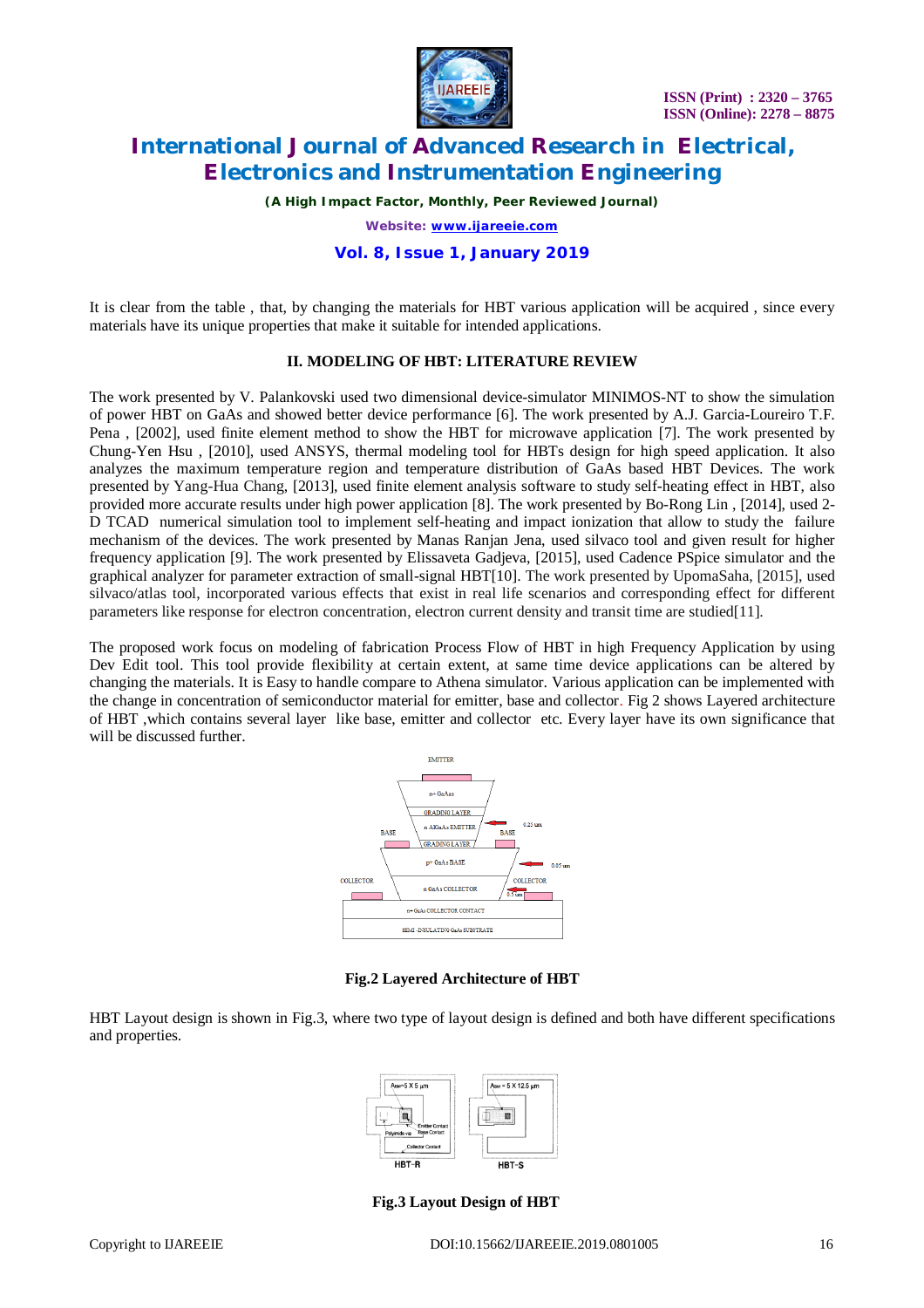

*(A High Impact Factor, Monthly, Peer Reviewed Journal)*

*Website: [www.ijareeie.com](http://www.ijareeie.com)*

### **Vol. 8, Issue 1, January 2019**

HBT -R and HBT-S both have same emitter area and base contact area but different base-collector mesa area. Base resistance are different for both HBT-R and HBT-S. HBT-R shows transit frequency increased by 35 % compare to HBT-S and reduction of collector to base capacitance by 56 % , that is used for high speed operation [12].

#### **III. WORKING PRINCIPLE**

The working principle of HBT and BJT are similar, in both, base-emitter junction, collector-base junction is forward biased and reversed biased respectively, due to which equilibrium condition get disturbed. Electrons are injected from emitter-base junction through base and collector depletion region, and reach to collector contact with less recombination to holes in base. Collector current  $I_c$  can be represented as follows [13]:

$$
I_C = \left[\begin{array}{c} \mathfrak{a}_n M \\ \hline 1 \cdot \mathfrak{a}_n M \end{array}\right] I_B + \left[\begin{array}{c} M \\ \hline 1 \cdot \mathfrak{a}_n M \end{array}\right] I_{CBO}
$$

Where,

 $\alpha_n =$  base transport factor

 $M =$  Carrier avalanche multiplication factor

 $I_{CBO}$  = collector leakage current

 $I_B =$  Base current

Unlike BJTs, injection of holes from base to emitter is minimized here. Therefore, current produced due to holes will also be reduced. For fulfillment of this, wide band-gap semiconductor material in emitter of HBT is used. Due to this, hole experiences large barrier for conduction as compare to electrons, and constitutes less current [14].Output characteristics of HBT is shown in following graph[14], where input current is keep constant.



 **Fig.4 IC vs VCE characteristics [14]**

| The above characteristics of $I_{c}$ vs $V_{CE}$ shows the dependency of       |
|--------------------------------------------------------------------------------|
| the collector current $(I_C)$ on collector emitter voltage ( $V_{CE}$ ) when   |
| the base current $(I_B)$ has a constant value ( $V_{BE}$ is held constant). It |
| is clear that at low temperature, effective base hole concentration            |
| is lowered due to effect of carrier freeze-out. It also allows base-           |
| width modulation effect [14]. Table 3 shows some fundamental                   |
| comparison in basic properties of HBT with BJT.                                |
|                                                                                |

| S.No. | <b>Parameter</b>                | <b>HBT</b>                    | <b>BJT</b>          |  |
|-------|---------------------------------|-------------------------------|---------------------|--|
|       | Material                        | AlGaAs/GaAs                   | Si                  |  |
|       | Application                     | Power amplifier in laser      | Amplifier switches, |  |
|       |                                 | devices and mobile telephones | television          |  |
|       | <b>Base Resistance</b>          | 70 W                          | 200 W               |  |
|       | Performance                     | <b>Better Performance</b>     | Less                |  |
|       | Collector substrate capacitance | ΟF                            | $15$ fF             |  |
|       | <b>Forward Transit Time</b>     | 4 ps                          | $12$ ps             |  |
|       | Cost                            | Low                           | High                |  |

**Table-3: Comparison between HBT and BJT**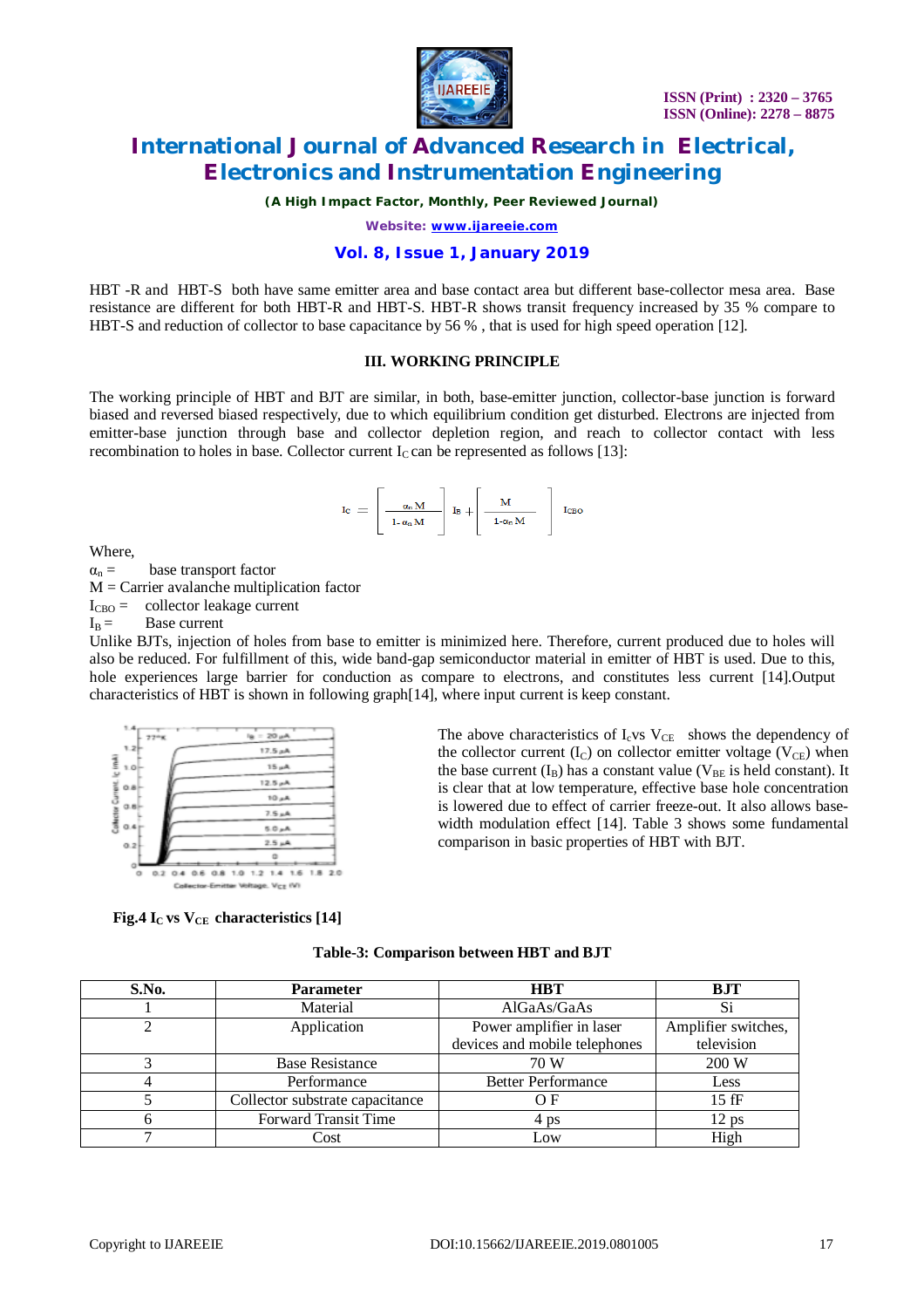

*(A High Impact Factor, Monthly, Peer Reviewed Journal)*

*Website: [www.ijareeie.com](http://www.ijareeie.com)*

### **Vol. 8, Issue 1, January 2019**

From the above table, it is clear that HBT have low base resistance and forward transit time due to that cutoff frequency will be increased [15]. Therefore it is much useful for high frequency application comparatively BJT. Unlike BJT, Breakdown voltage is also improved in HBT due to use of wide band gap materials (AlGaAs). AlGaAs/GaAs HBT also attained better position into digital, analog and power applications.

#### **IV. PROCESS MODELING OF HBT**

The material of substrate is semi-insulating GaAs on which fabrication of HBT is done, grown.

- 1. A heavily doped n+ GaAs with the concentration on the order of  $4 \times 10^{18}$ cm<sup>-3</sup> is grown for collector contact. A lightly doped n type GaAs layer is grown for collector.
- 2. A heavily doped p+ GaAs layer is grown for base. Generally, carbon and beryllium (Be) is used as base dopant.
- 3. A wide band gap AlGaAs layer is grown for emitter. To reduce the base and base contact resistance heavily doped p+ GaAs layer is used. An n+ InGaAs-alloy contact layer can be grown for Emitter contact to provide stability and low resistance. For device isolation multiple boron damage implant is used.
- 4. A heavily doped n+ GaAs layer is grown for the fabrication of low resistance ohmic contacts.

#### **Table 4: Choices of Materials for HBT [15]**

| Region    | Material | Thickness (um)    | Concentration(/ $\text{cm}^3$ ) |
|-----------|----------|-------------------|---------------------------------|
| Substrate | GaAs     | 50 um             |                                 |
| Collector | n GaAs   | $0.5 \text{ um}$  | $3 \times 10^{16}$              |
| Base      | $P+GaAs$ | $0.05 \text{ um}$ | $5 \times 10^{18}$              |
| Emitter   | n AlGaAs | $0.25 \text{ um}$ | $5 \times 10^{17}$              |

From the table 4, it is clear that, base and collector materials are same but emitter material is different, since here we are implementing SHBT. Base doping concentration is taken much higher compare to emitter and collector so that base resistance is low and device can have high cut off frequency to be used in high frequencyapplication.

#### **Simulation of Process flow of HBT:**

1. In Silvaco tool click on dev edit icon, Dev edit window appears as given follow



**Fig 5 : Dev Edit Window**

2. Select the work region parameter from work region menu, as given below:



**Fig 6: Work Area window**

3. From right side window select GaAs substrate from material tab on which device is fabricated, corresponding structure is represented below: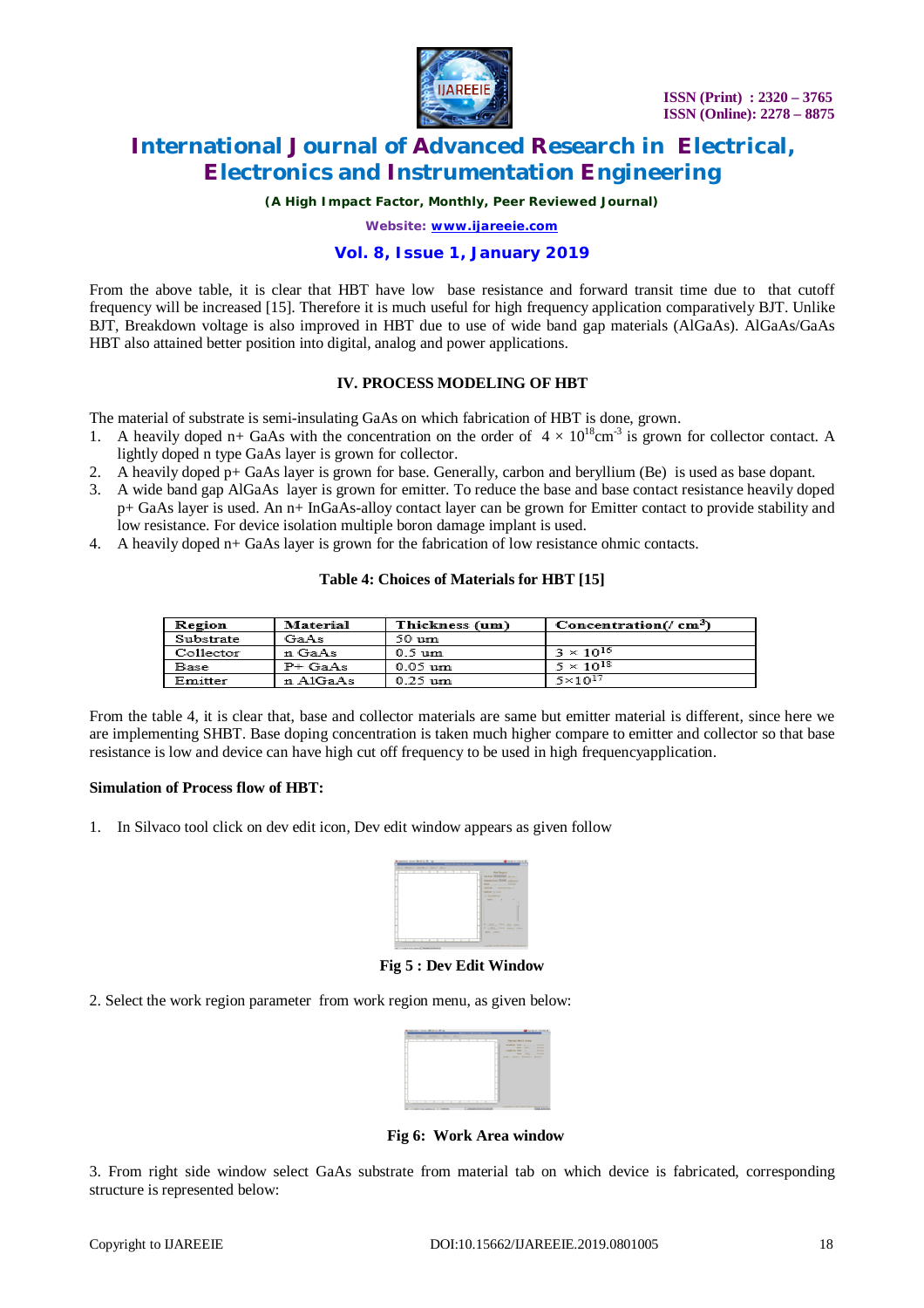

*(A High Impact Factor, Monthly, Peer Reviewed Journal)*

*Website: [www.ijareeie.com](http://www.ijareeie.com)*

### **Vol. 8, Issue 1, January 2019**



#### **Fig 7: Semi insulating GaAs substrate**

4. For Growth of n+ GaAs, from region menu select add region, followed by selecting GaAs from material tab and high doping from concentration tab to form collector contact.



**Fig 8: Growth of n+ GaAs**

5. Collector window will be formed over n+ GaAs collector contact.



**Fig9: Formation of collector window**

6. Select the GaAs material from material tab with moderate doping from concentration field and grow on n+ GaAs to form n type GaAs Collector.



**Fig 10: n type GaAs collector formation**

7. Select the GaAs substrate from material tab with p+ higher concentration from concentration field to form Base over collector.



**Fig 11: Formation of p+ GaAs Base**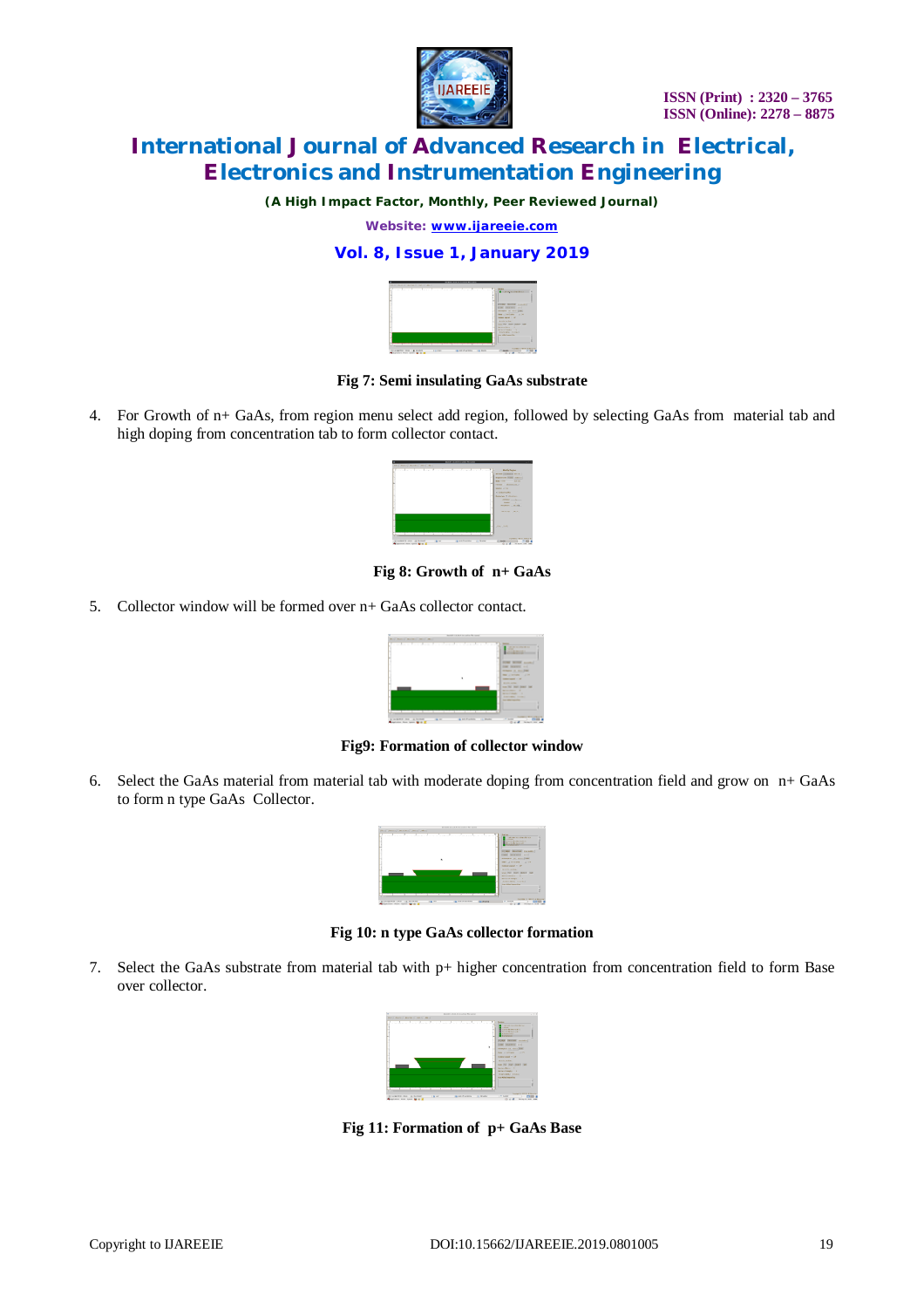

*(A High Impact Factor, Monthly, Peer Reviewed Journal)*

*Website: [www.ijareeie.com](http://www.ijareeie.com)*

### **Vol. 8, Issue 1, January 2019**

8. Base window will be formed over p+ GaAs base.



**Fig 12: Formation of Base window**

9. Grading layer will be deposited over p+ GaAs base.



**Fig 13: Grading layer Formation**

10. Select the AlGaAs material from material tab and moderate concentration from the concentration field with n type impurity to from Emitter.



#### **Fig 14: n AlGaAs Emitter formation**

11. Again, Grading layer will be formed over emitter.



**Fig 15: Grading layer formation**

12. Select the GaAs as a material with high concentration and n+ type impurity GaAs to form contact over grading layer.



**Fig16: Formation of n+ GaAs Contact**